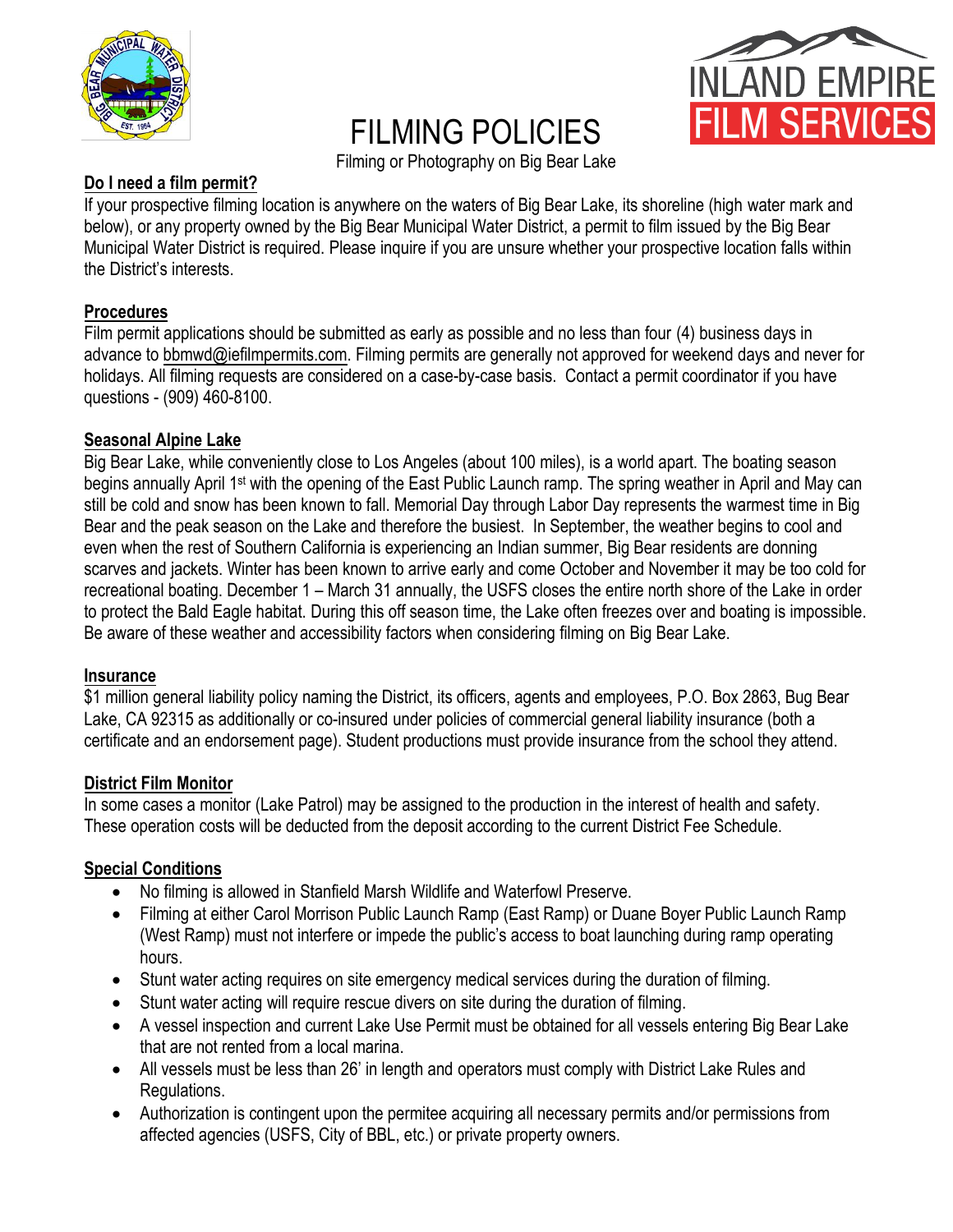# **Fees**

Permit fees are based on the number of production employees and dates required for the shoot. All fees are due in advance. Your Permit Coordinator will send you an invoice with instructions on how to pay.

> **Deposit** (refundable less any applicable \$500.00 fees and District expenses)

| <b>Still Photography</b>           |  |  |                                    | <b>Motion Picture, Television, Video</b> |  |  |  |
|------------------------------------|--|--|------------------------------------|------------------------------------------|--|--|--|
| $1-5$ Persons $$110.00$ Per day    |  |  | $1-5$ Persons $$170.00$ Per day    |                                          |  |  |  |
| $6 - 25$ Persons $$165.00$ Per day |  |  | $6 - 25$ Persons $$255.00$ Per day |                                          |  |  |  |
| 26 - 50 Persons \$220.00 Per day   |  |  | 26 - 50 Persons \$340.00 Per day   |                                          |  |  |  |
| 51+ Persons \$275.00 Per day       |  |  | 51+ Persons \$425.00 Per day       |                                          |  |  |  |

### **Motion Picture, Television, Video**

|          | Per day  |
|----------|----------|
| \$255.00 | Per day  |
| \$340.00 | Per day  |
| \$425.00 | Per day  |
|          | \$170.00 |

### **IEFS Fees**

Service Fee: \$200 Convenience Fee: 3.1% *(other fees may apply)*

# **Student Productions (limited District involvement)**

The District offers a reduced rate for student productions that provide the proper documentation and meet the following criteria:

- Completed Permit Application
- Student Production **must** be no more than 4 persons. 5 persons or more will be not be considered as a student production.
- A letter from the school attended by the student, on the school's letterhead, confirming that the student is currently enrolled, and that what they are requesting to film is part of the required curriculum
- Certificate of insurance and Endorsement page from the school that meets the current District requirements; certificates of insurance and Endorsements from production companies or other entities do not meet the requirement for the reduced film permit fee.
- Other documentation may be required and fees charged for filming requests that involve significant impact to the Lake or District staff.
- Any requests not meeting the above criteria will incur film permit fees as indicated on the current fee schedule.

**Deposit** (refundable less any applicable fees and District expenses) \$250.00 **Student Production only** 1 –4 Persons \$50.00 Per day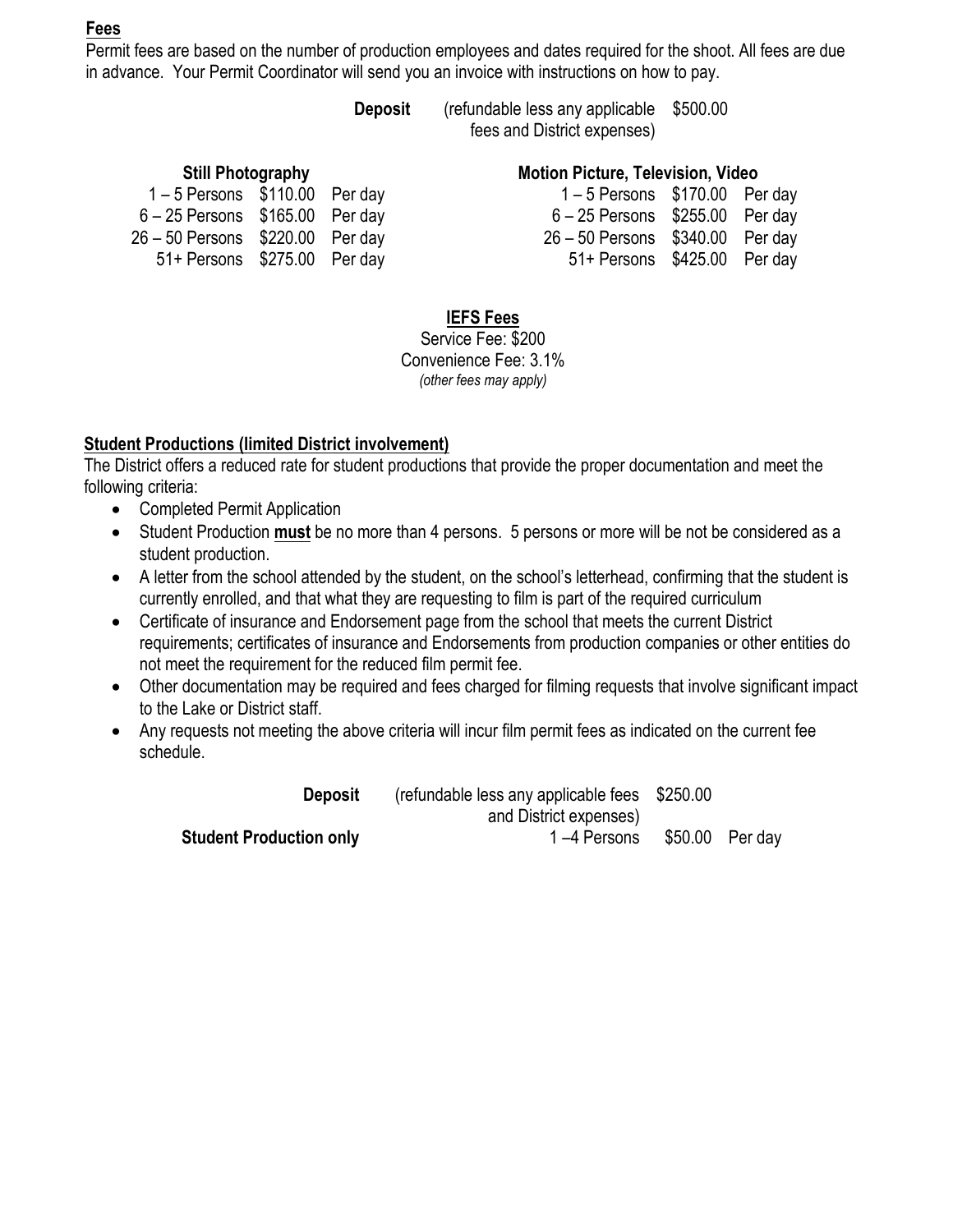

Big Bear Municipal Water District Lake Management PO Box 2863 Big Bear Lake, CA 92315 (909) 866-5796 office (909) 866-6485 fax

# PERMIT APPLICATION

Filming or Photography on Big Bear Lake

Date:

| Project Name:                                                                                                                                                                                                                                                                                                                                                                                      |                                                                                                                |                                                                                                 |                                                                                                                                                                                          |
|----------------------------------------------------------------------------------------------------------------------------------------------------------------------------------------------------------------------------------------------------------------------------------------------------------------------------------------------------------------------------------------------------|----------------------------------------------------------------------------------------------------------------|-------------------------------------------------------------------------------------------------|------------------------------------------------------------------------------------------------------------------------------------------------------------------------------------------|
|                                                                                                                                                                                                                                                                                                                                                                                                    |                                                                                                                | Company to be Invoiced:                                                                         |                                                                                                                                                                                          |
| Mailing Address:                                                                                                                                                                                                                                                                                                                                                                                   |                                                                                                                |                                                                                                 | <b>Business Phone:</b>                                                                                                                                                                   |
| Primary Contact:                                                                                                                                                                                                                                                                                                                                                                                   | Phone:                                                                                                         |                                                                                                 | E-mail:                                                                                                                                                                                  |
| Secondary Contact:                                                                                                                                                                                                                                                                                                                                                                                 | Phone:                                                                                                         |                                                                                                 | E-mail:                                                                                                                                                                                  |
| On-Site Contact:                                                                                                                                                                                                                                                                                                                                                                                   | Phone:                                                                                                         |                                                                                                 | E-mail:                                                                                                                                                                                  |
| 1. Date(s) to be covered by permit<br>4. Equipment Detail. Supply exact number of each item to be used at filming location<br><b>GENERATORS:</b><br>CARS:<br>VESSELS 26' OR LESS IN LENGTH:<br>5. Proposed locations. Include specific addresses where applicable, cross streets and lake landmarks<br>6. Activity/Location Shoot Specifics. Attach additional sheets if necessary<br>Time<br>Date | TRUCKS:<br>RV'S:<br>Describe (include marina rental locations):                                                | PRODUCTION INFORMATION<br>2. Total number of people on set<br>OTHER:<br>DESCRIBE ACTIVITY BELOW | 3. Type of Production<br><b>FEATURE FILM</b><br>TV / WEB COMMERCIAL<br>TV / WEB EPISODE<br>TV / WEB MOVIE<br>TV / WEB REALITY<br>STILL PHOTOGRAPHY<br>STUDENT PRODUCTION<br><b>OTHER</b> |
|                                                                                                                                                                                                                                                                                                                                                                                                    |                                                                                                                |                                                                                                 |                                                                                                                                                                                          |
| <b>SET UP</b><br>PHOTO/<br><b>FILMING</b><br><b>BREAK</b>                                                                                                                                                                                                                                                                                                                                          |                                                                                                                |                                                                                                 |                                                                                                                                                                                          |
| <b>DOWN</b>                                                                                                                                                                                                                                                                                                                                                                                        | Describe your plan for controlling traffic and parking<br>arrangements. Attach additional sheets if necessary. | 8. Stunts / Special Effects.<br>HAZARDOUS MATERIALS:                                            | Provide details regarding any stunts or special effects<br>planned. Attach additional sheets if necessary.<br>PYROTECHNICS:                                                              |
| 7. Traffic / Parking.                                                                                                                                                                                                                                                                                                                                                                              |                                                                                                                | AIRCRAFT:                                                                                       | OTHER:                                                                                                                                                                                   |
| 9. Miscellaneous. Describe any action or additional props not previously described. Attach additional sheets if necessary.<br>FILM attachment B, or if applicable FILM attachment C.                                                                                                                                                                                                               |                                                                                                                |                                                                                                 | Permitee agrees to all the terms and conditions of this permit including provisions listed on this form (FILM attachment A), FILM exhibit A,                                             |
| FOR DISTRICT USE ONLY                                                                                                                                                                                                                                                                                                                                                                              |                                                                                                                |                                                                                                 | Representative of:.<br>(company name)                                                                                                                                                    |

| $r$ cilliit $r$ or allicu.  | <b>Apployed Dy.</b>           | 1100.   |        | ___                                         |
|-----------------------------|-------------------------------|---------|--------|---------------------------------------------|
|                             |                               |         |        | CITY OF BBL                                 |
| $^{513}_{514}$ PERMIT Fee:  |                               | (time)  | (time) | <b>LAKE PATROL</b>                          |
| <sup>603</sup> DEPOSIT Fee: | This permit will be effective | through |        | <b>CHP</b>                                  |
|                             |                               | (date)  | (date) |                                             |
|                             |                               |         |        | process and provide the control of the con- |